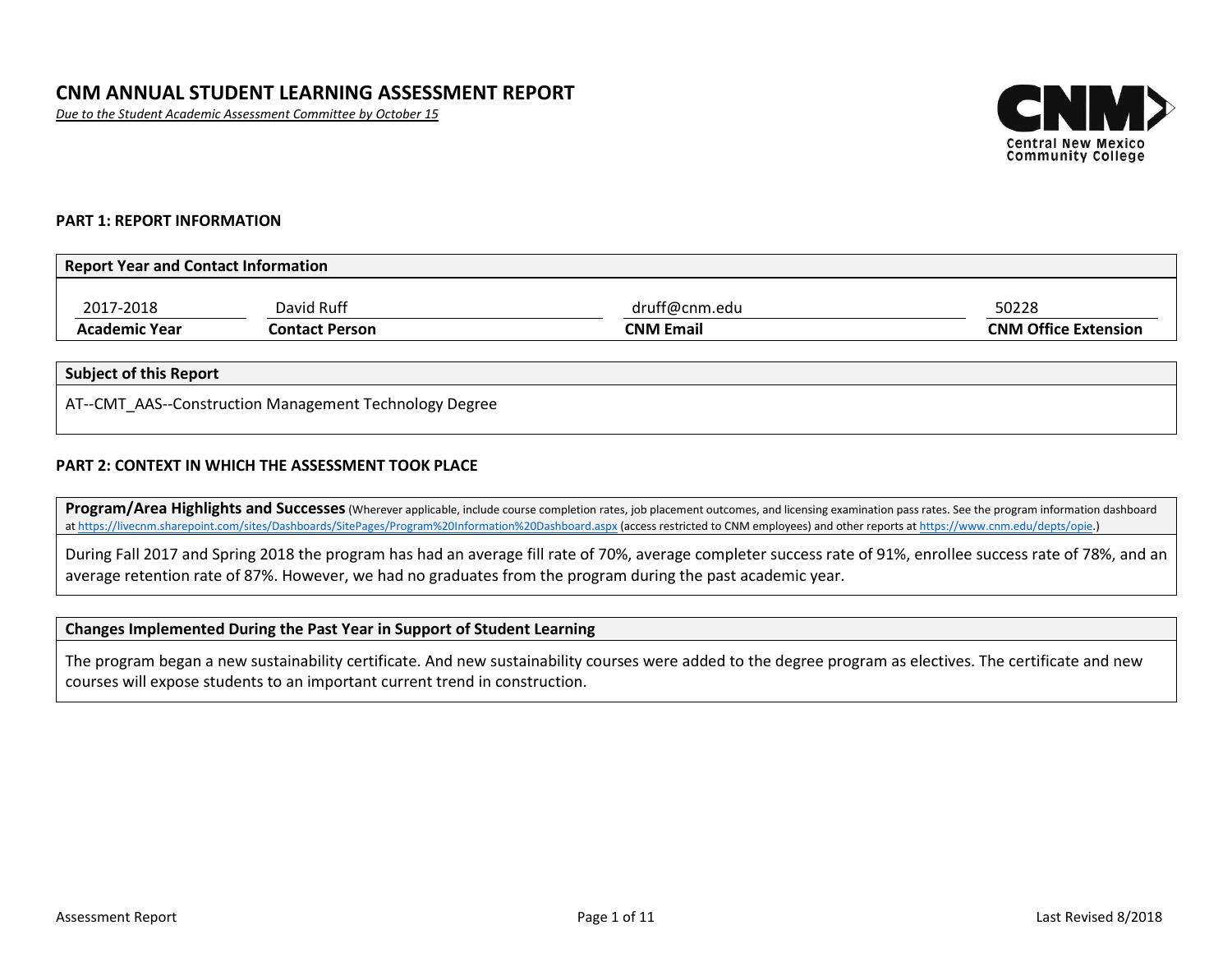## **PART 3: REPORT ON ASSESSMENT OF STUDENT LEARNING**

| <b>Assessment Method</b>              | Type of Assessment<br><b>Tool</b> | <b>Population or</b><br>Course(s)<br><b>Assessed</b>                                                                                                                            | <b>Graduate Learning</b><br><b>Outcome(s) Assessed</b>                 | <b>Mastery Level</b><br>(E.g., "Minimum score of 3<br>on a rubric scaled 0-4" or<br>"Minimum score of 75%") | <b>Targeted %</b><br><b>Achieving</b><br><b>Mastery</b> | <b>Outcome</b>                                             |
|---------------------------------------|-----------------------------------|---------------------------------------------------------------------------------------------------------------------------------------------------------------------------------|------------------------------------------------------------------------|-------------------------------------------------------------------------------------------------------------|---------------------------------------------------------|------------------------------------------------------------|
| Exercises, Presentations,<br>Projects | Direct & Internal                 | CM1115<br>Commercial<br>and<br>Residential<br><b>Building</b><br>Codes<br>CM1220<br>Introduction<br>to Project<br>Management<br>CM2210<br>General<br>Contractors<br>Preparation | Demonstrate effective<br>communication, both orally<br>and in writing. | Minimum score of<br>75%                                                                                     | 81%                                                     | Target met                                                 |
| Survey                                | Indirect & External               | CM1115<br>Commercial<br>and<br>Residential<br><b>Building</b><br>Codes<br>CM1220<br>Introduction<br>to Project<br>Management<br>CM2210<br>General<br>Contractors<br>Preparation | Demonstrate effective<br>communication, both orally<br>and in writing. | Minimum score of<br>above 2.5 on a scale<br>of 1-5                                                          | Survey to<br>Advisory<br>Committee<br>on<br>11/14/2018  | To be reported<br>2018/2019. Out<br>of reporting<br>cycle. |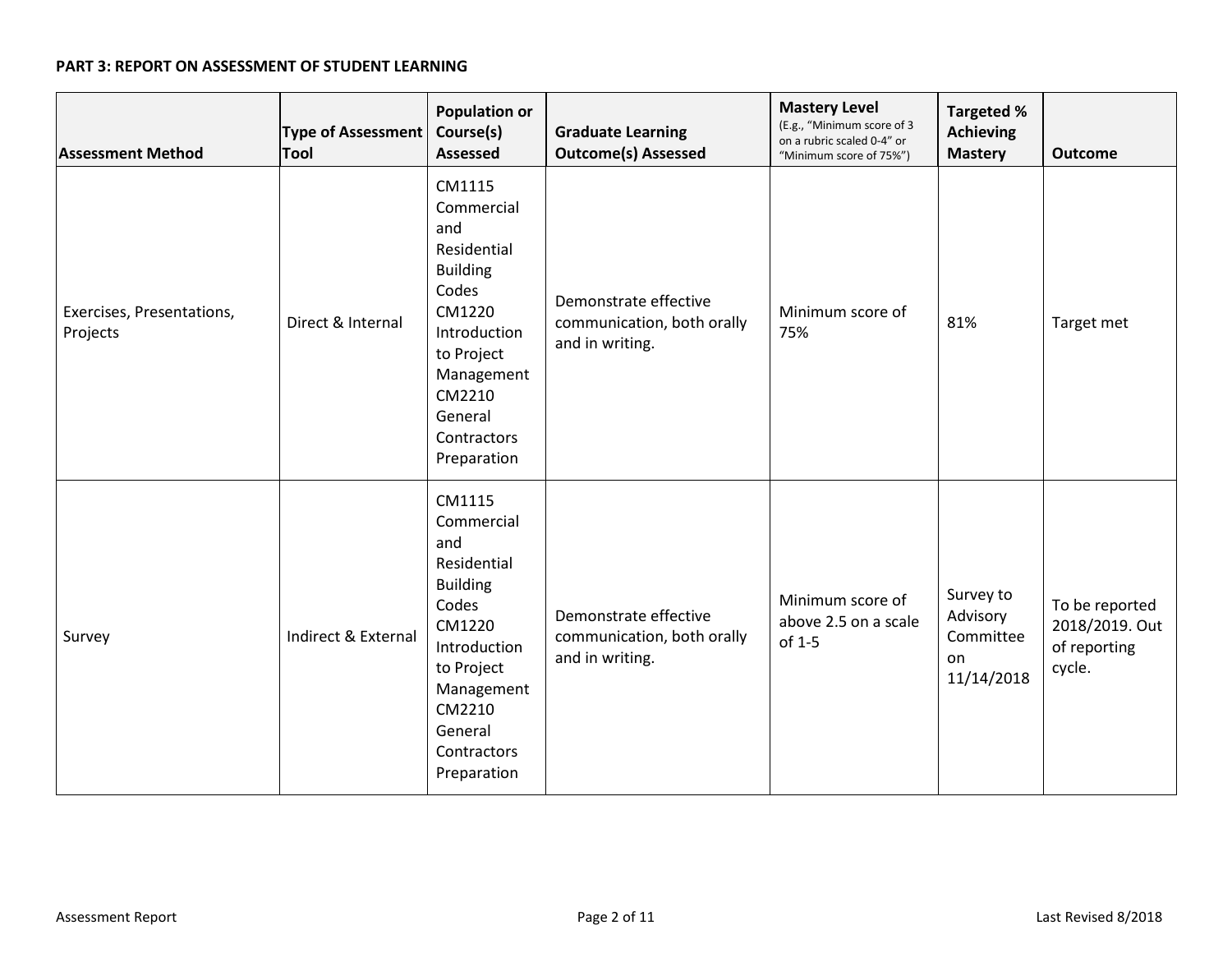| Exercise, Project                   | Direct & Internal | CM1210<br>Mechanical<br>and Electrical<br><b>Building</b><br>Systems<br>CM1215<br>Construction<br>Equipment<br>and Methods<br>CM1305<br>Construction<br>Estimating<br>CM2115<br>Computerized<br>Estimating<br>Techniques | Demonstrate the ability to<br>estimate quantities and costs<br>for the bidding process in a<br>construction project. | Minimum score 75%                                  | 83% | Target met                                                                |
|-------------------------------------|-------------------|--------------------------------------------------------------------------------------------------------------------------------------------------------------------------------------------------------------------------|----------------------------------------------------------------------------------------------------------------------|----------------------------------------------------|-----|---------------------------------------------------------------------------|
| <b>Industry Professional Review</b> | Direct & External | CM1210<br>Mechanical<br>and Electrical<br><b>Building</b><br>Systems<br>CM1215<br>Construction<br>Equipment<br>and Methods<br>CM1305<br>Construction<br>Estimating<br>CM2115<br>Computerized<br>Estimating<br>Techniques | Demonstrate the ability to<br>estimate quantities and costs<br>for the bidding process in a<br>construction project. | Minimum score of<br>above 2.5 on a scale<br>of 1-5 | N/A | Did not use this<br>assessment<br>method during<br>this academic<br>year. |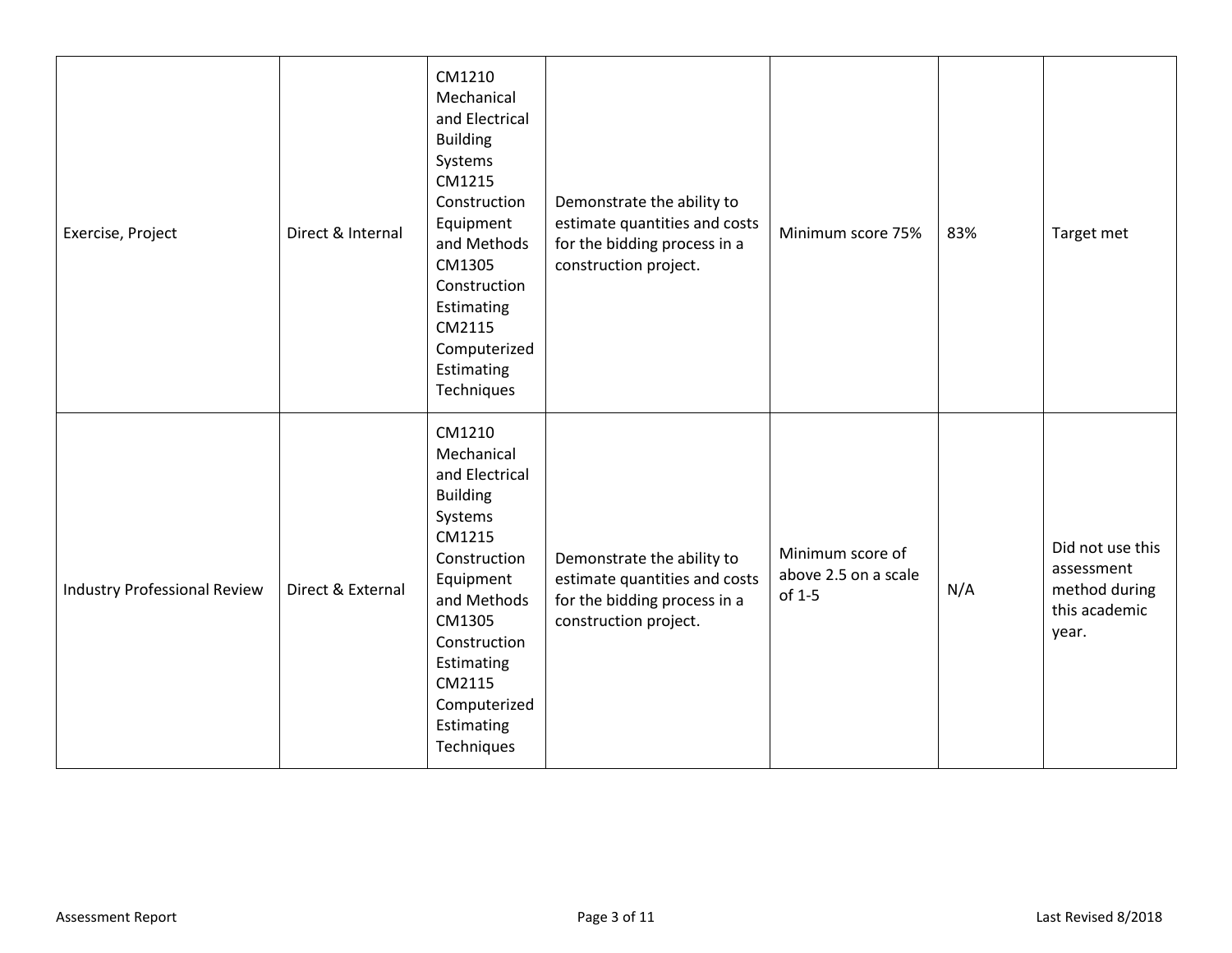| Survey                              | Indirect & External | CM1210<br>Mechanical<br>and Electrical<br><b>Building</b><br>Systems<br>CM1215<br>Construction<br>Equipment<br>and Methods<br>CM1305<br>Construction<br>Estimating<br>CM2115<br>Computerized<br>Estimating<br>Techniques | Demonstrate the ability to<br>estimate quantities and costs<br>for the bidding process in a<br>construction project. | Minimum score of<br>above 2.5 on a scale<br>of 1-5 | Survey to<br>Advisory<br>Committee<br>on<br>11/14/2018 | To be reported<br>2018/2019. Out<br>of reporting<br>cycle.                |
|-------------------------------------|---------------------|--------------------------------------------------------------------------------------------------------------------------------------------------------------------------------------------------------------------------|----------------------------------------------------------------------------------------------------------------------|----------------------------------------------------|--------------------------------------------------------|---------------------------------------------------------------------------|
| Presentations, Projects             | Direct & Internal   | CM2105<br>Construction<br>SchedulingCM<br>2220<br>Computer<br>Project<br>Scheduling                                                                                                                                      | Demonstrate the ability to<br>schedule a basic construction<br>project.                                              | Minimum score 75%                                  | Unable to<br>assess due<br>to FT faculty<br>retirement | N/A                                                                       |
| <b>Industry Professional Review</b> | Direct & External   | CM2105<br>Construction<br>SchedulingCM<br>2220<br>Computer<br>Project<br>Scheduling                                                                                                                                      | Demonstrate the ability to<br>schedule a basic construction<br>project.                                              | Minimum score of<br>above 2.5 on a scale<br>of 1-5 | N/A                                                    | Did not use this<br>assessment<br>method during<br>this academic<br>year. |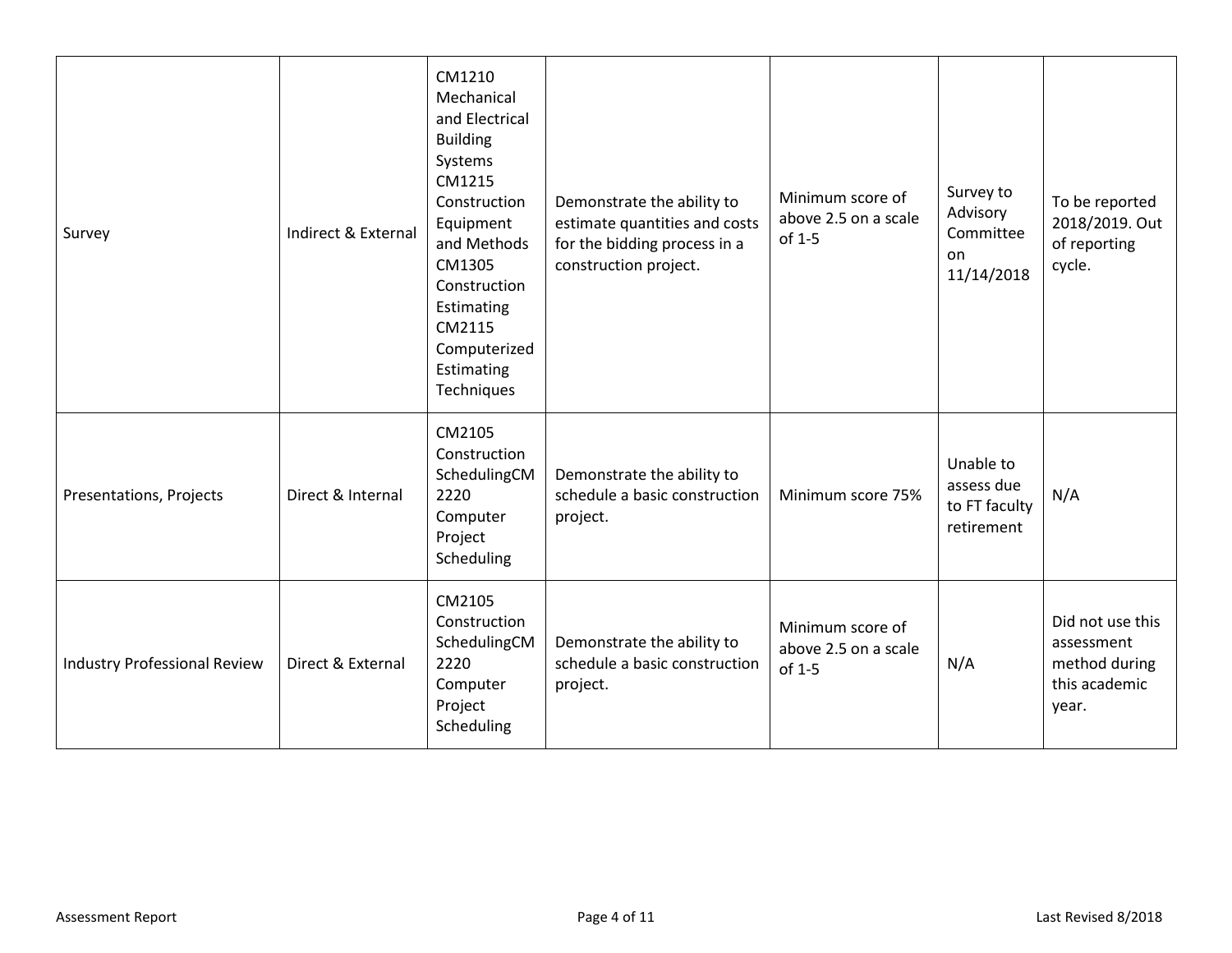| Survey                                | Indirect & External | CM2105<br>Construction<br>SchedulingCM<br>2220<br>Computer<br>Project<br>Scheduling                                                                                                                                                                                | Demonstrate the ability to<br>schedule a basic construction<br>project.                         | Minimum score of<br>above 2.5 on a scale<br>of 1-5 | Survey to<br>Advisory<br>Committee<br>on<br>11/14/2018 | To be reported<br>2018/2019. Out<br>of reporting<br>cycle. |
|---------------------------------------|---------------------|--------------------------------------------------------------------------------------------------------------------------------------------------------------------------------------------------------------------------------------------------------------------|-------------------------------------------------------------------------------------------------|----------------------------------------------------|--------------------------------------------------------|------------------------------------------------------------|
| Exercises, projects,<br>presentations | Direct & Internal   | CM1205<br>Introduction<br>to Building<br>Information<br>Modeling<br>CM1220<br>Introduction<br>to Project<br>Management<br>CM2115<br>Computerized<br>Estimating<br>Techniques<br>CM2220<br>Computer<br>Project<br>Scheduling<br>CM2205<br>Construction<br>Surveying | Demonstrate the ability to<br>use current technology<br>related to the construction<br>process. | Minimum score 75%                                  | 84%                                                    |                                                            |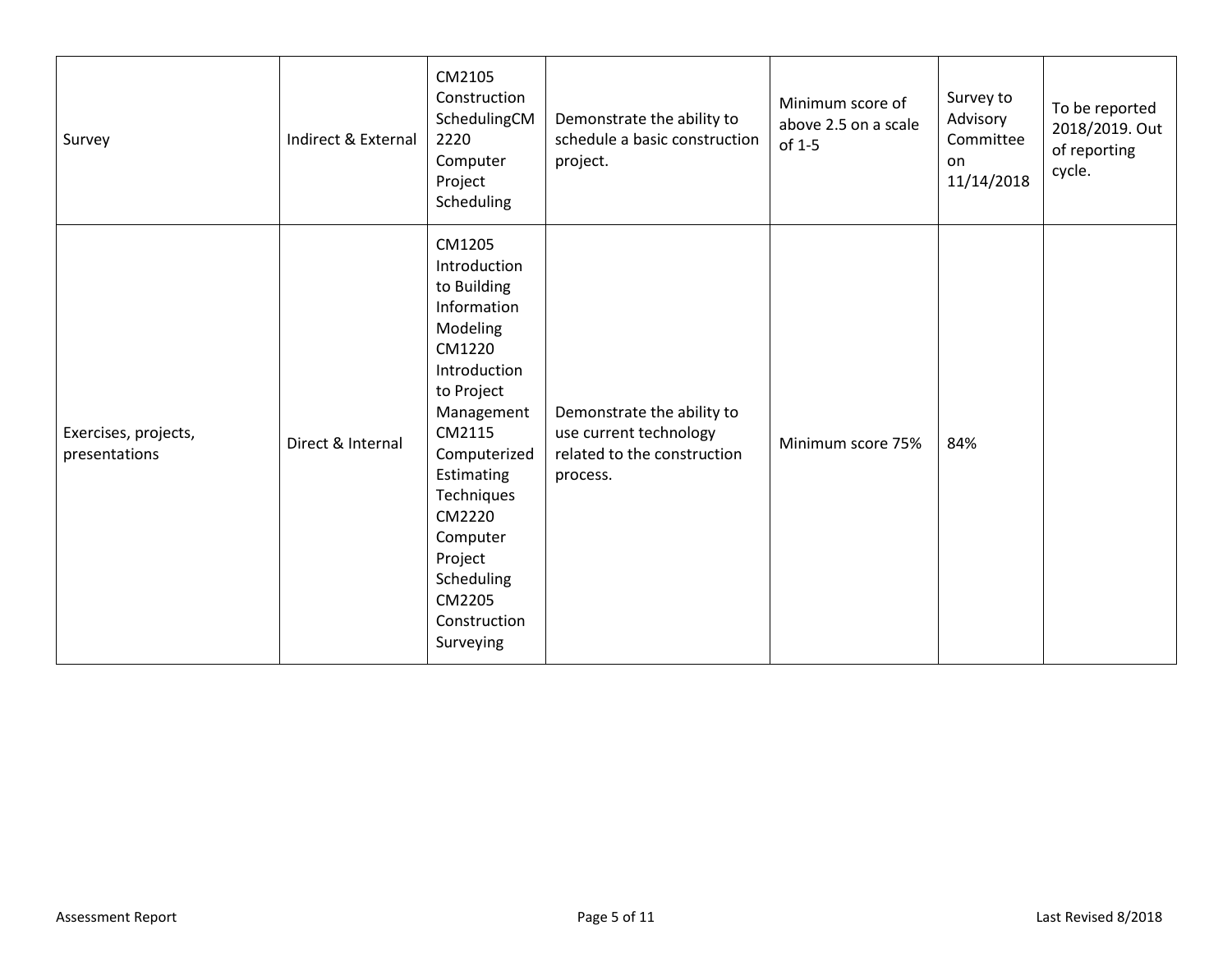| Survey | CM1205<br>Introduction<br>to Building<br>Information<br>Modeling<br>CM1220<br>Introduction<br>to Project<br>Management<br>CM2115<br>Indirect & External<br>Computerized<br>Estimating<br>Techniques<br>CM2220<br>Computer<br>Project<br>Scheduling<br>CM2205<br>Construction<br>Surveying | Demonstrate the ability to<br>use current technology<br>related to the construction<br>process. | Minimum score of<br>above 2.5 on a scale<br>of 1-5 | Survey to<br>Advisory<br>Committee<br>on<br>11/14/2018 | To be reported<br>2018/2019. Out<br>of reporting<br>cycle. |
|--------|-------------------------------------------------------------------------------------------------------------------------------------------------------------------------------------------------------------------------------------------------------------------------------------------|-------------------------------------------------------------------------------------------------|----------------------------------------------------|--------------------------------------------------------|------------------------------------------------------------|
|--------|-------------------------------------------------------------------------------------------------------------------------------------------------------------------------------------------------------------------------------------------------------------------------------------------|-------------------------------------------------------------------------------------------------|----------------------------------------------------|--------------------------------------------------------|------------------------------------------------------------|

## **Summary of Assessment Findings**

Three out of four graduate learning outcomes meet target achievement levels based on at least one assessment tool. Data for the remaining GLO is not available due to the retirement of faculty.

During the last assessment cycle most Term 3, 4, &5 classes in the program were cancelled. Because of this only the fourth GLO was assessed using data from an upper level course.

### **Interpretation of Assessment Findings**

GLO1 shows the lowest level of mastery at 81%. Courses within this GLO are delivered distance learning. A detailed review of data shows the biggest contributor to low mastery is a result of exercises not being turned in rather than poor quality of the work submitted.

Upper level courses build upon learning from earlier courses so assessment results would be of greater value if upper level courses could be included in this evaluation.

In order to comply with accreditation requirements at least two assessment tools must be used for all GLOs. Cancelation of classes affects the ability to implement the Direct- external assessment tool and assess higher level learning.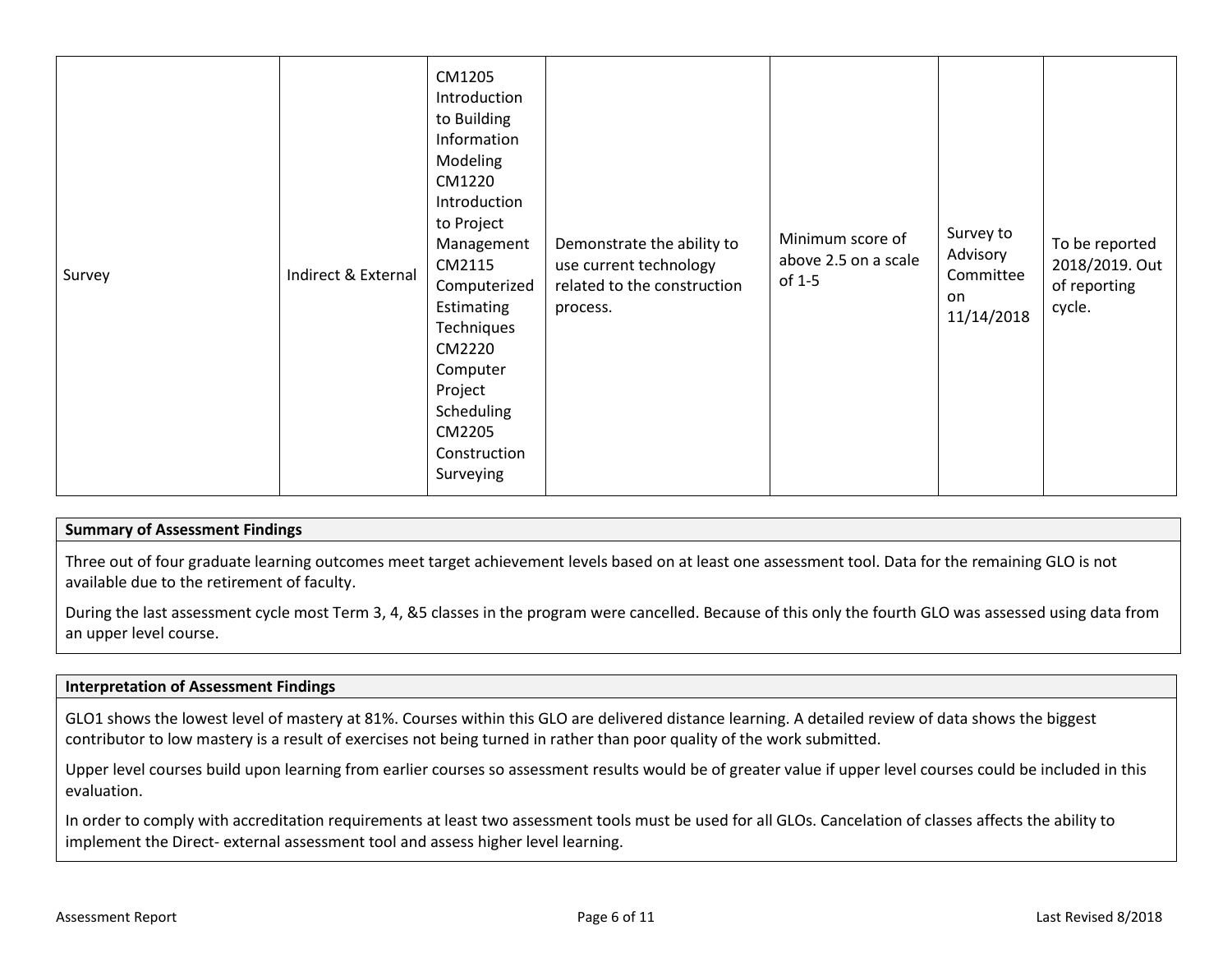Action Plan in Support of Student Learning (Describe changes to be made that are based at least in part on the assessment interpretation. If the assessment did not yield useful information, describe changes to be made in the assessment methodology and/or criteria.)

Faculty teaching distance learning courses must be engaged, forceful, and timely to encouraging completion of assigned work. Class scheduling will be reviewed to increase enrollment in upper level courses.

### *Please select all of the following that characterize the types of changes described in the above action plan:*

| $\Box$ Assessment criteria revision | $\Box$ Assessment methodology revision  | $\Box$ Assignment revision                |
|-------------------------------------|-----------------------------------------|-------------------------------------------|
| $\Box$ Budgetary reallocation       | $\boxtimes$ Change in teaching approach | $\Box$ Course content revision            |
| $\boxtimes$ Curricular Revision     | $\Box$ Faculty training/development     | $\mathrel{\mathsf{I}}$ Process revision . |

| Recommendations, Proposals, and/or Funding Requests                                              | <b>Budget Needed</b> |
|--------------------------------------------------------------------------------------------------|----------------------|
| CNM as an institution should encourage program completion by holding classes needed to graduate. |                      |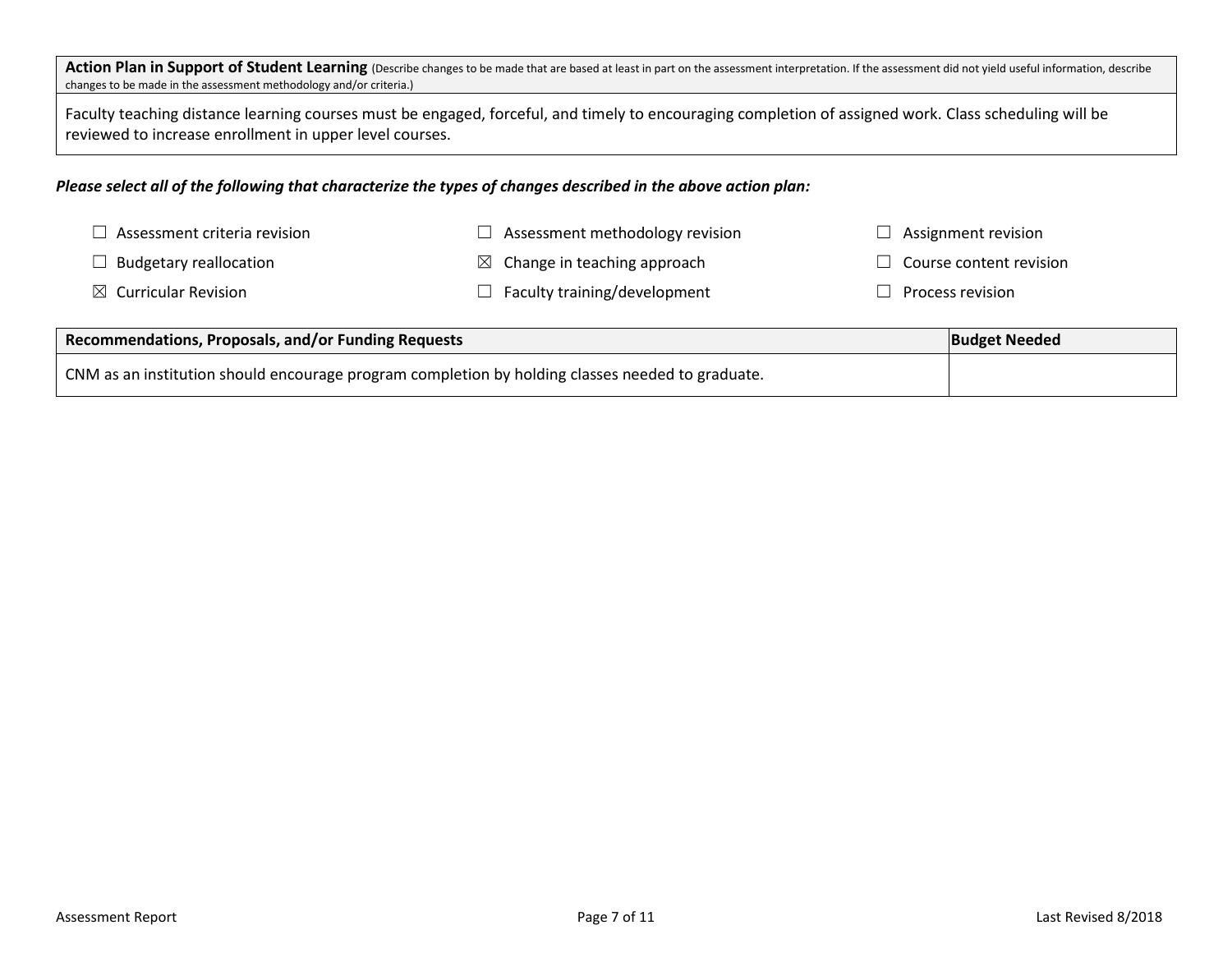## **PART 4: REMAINING YEARS IN CURRENT ASSESSMENT CYCLE PLAN** (including any revisions) **– OR -- UPCOMING ASSESSMENT CYCLE PLAN** (if this was the final year)

| Years of Full Cycle | Next Year's Assessment Focus (Describe how the next planned assessment is expected to provide information that can be used toward improving student learning.) |
|---------------------|----------------------------------------------------------------------------------------------------------------------------------------------------------------|
| 2017-2020           | Next year's focus will be on several important GLOs including construction document interpretation and fundamentals of contracts<br>and codes.                 |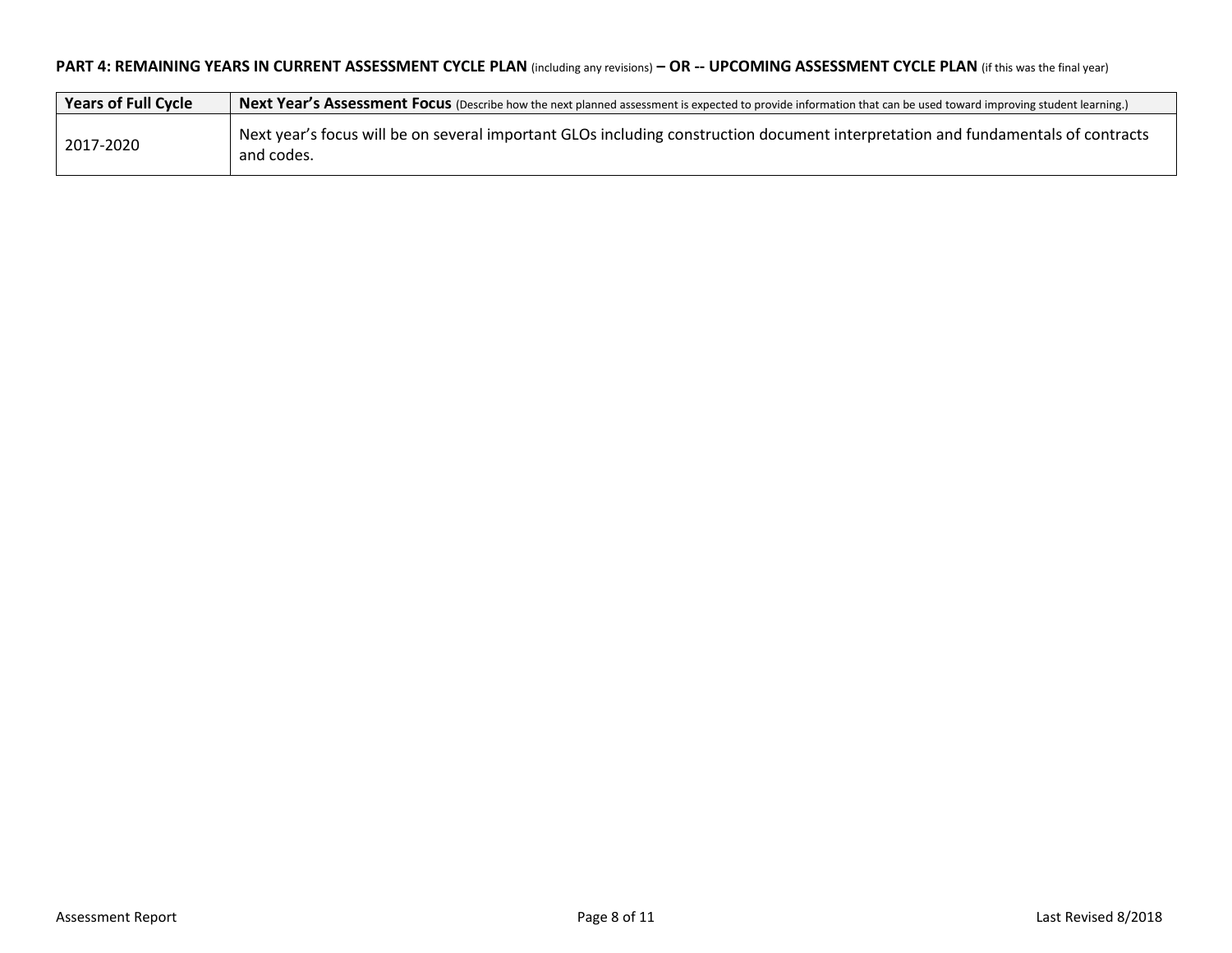| <b>Graduate Learning Outcomes to Be Assessed</b>                                                               | <b>Years in which</b><br><b>Assessment Is Planned</b> | <b>Population/Courses to</b><br><b>Be Assessed</b>                                                                                                                                                                                                                  | <b>Planned Assessment Approach</b>                                                                                                                                                                                         |
|----------------------------------------------------------------------------------------------------------------|-------------------------------------------------------|---------------------------------------------------------------------------------------------------------------------------------------------------------------------------------------------------------------------------------------------------------------------|----------------------------------------------------------------------------------------------------------------------------------------------------------------------------------------------------------------------------|
| Demonstrate effective communication, both orally and<br>in writing.                                            | Fall 17, Spring 18                                    | CM1115 Commercial and<br><b>Residential Building</b><br>Codes<br>CM1220 Introduction to<br><b>Project Management</b><br>CM2210 General<br><b>Contractors Preparation</b>                                                                                            | Direct Internal - Research Paper,<br>Presentation, Projects<br>In-Direct External - alumni survey,<br>employer survey (Three Year Cycle<br>beginning Fall 18, Spring 19)                                                   |
| Demonstrate the ability to estimate quantities and<br>costs for the bidding process in a construction project. | Fall 17, Spring 18                                    | CM1210 Mechanical and<br><b>Electrical Building</b><br>Systems<br><b>CM1215 Construction</b><br><b>Equipment and Methods</b><br><b>CM1305 Construction</b><br>Estimating<br>CM2115 Computerized<br><b>Estimating Techniques</b>                                     | Direct Internal - Exercises, Projects<br>Direct External - Industry Professional<br>Review<br>In-Direct External - alumni survey,<br>employer survey (Three Year Cycle<br>beginning Fall 18, Spring 19)                    |
| Demonstrate the ability to schedule a basic<br>construction project.                                           | Fall 17, Spring 18                                    | <b>CM2105 Construction</b><br>Scheduling<br>CM2220 Computer<br><b>Project Scheduling</b>                                                                                                                                                                            | Direct Internal - Quizzes, Exams, Exercises,<br>Projects<br>Direct External - Industry Professional<br>Review<br>In-Direct External - alumni survey,<br>employer survey (Three Year Cycle<br>beginning Fall 18, Spring 19) |
| Demonstrate the ability to use current technology<br>related to the construction process.                      | Fall 17, Spring 18                                    | CM1205 Introduction to<br><b>Building Information</b><br>Modeling<br>CM1220 Introduction to<br><b>Project Management</b><br>CM2115 Computerized<br><b>Estimating Techniques</b><br>CM2220 Computer<br>Project Scheduling<br><b>CM2205 Construction</b><br>Surveying | Direct Internal - Quizzes, Exams, Exercises,<br>Projects<br>In-Direct External - alumni survey,<br>employer survey (Three Year Cycle<br>beginning Fall 18, Spring 19)                                                      |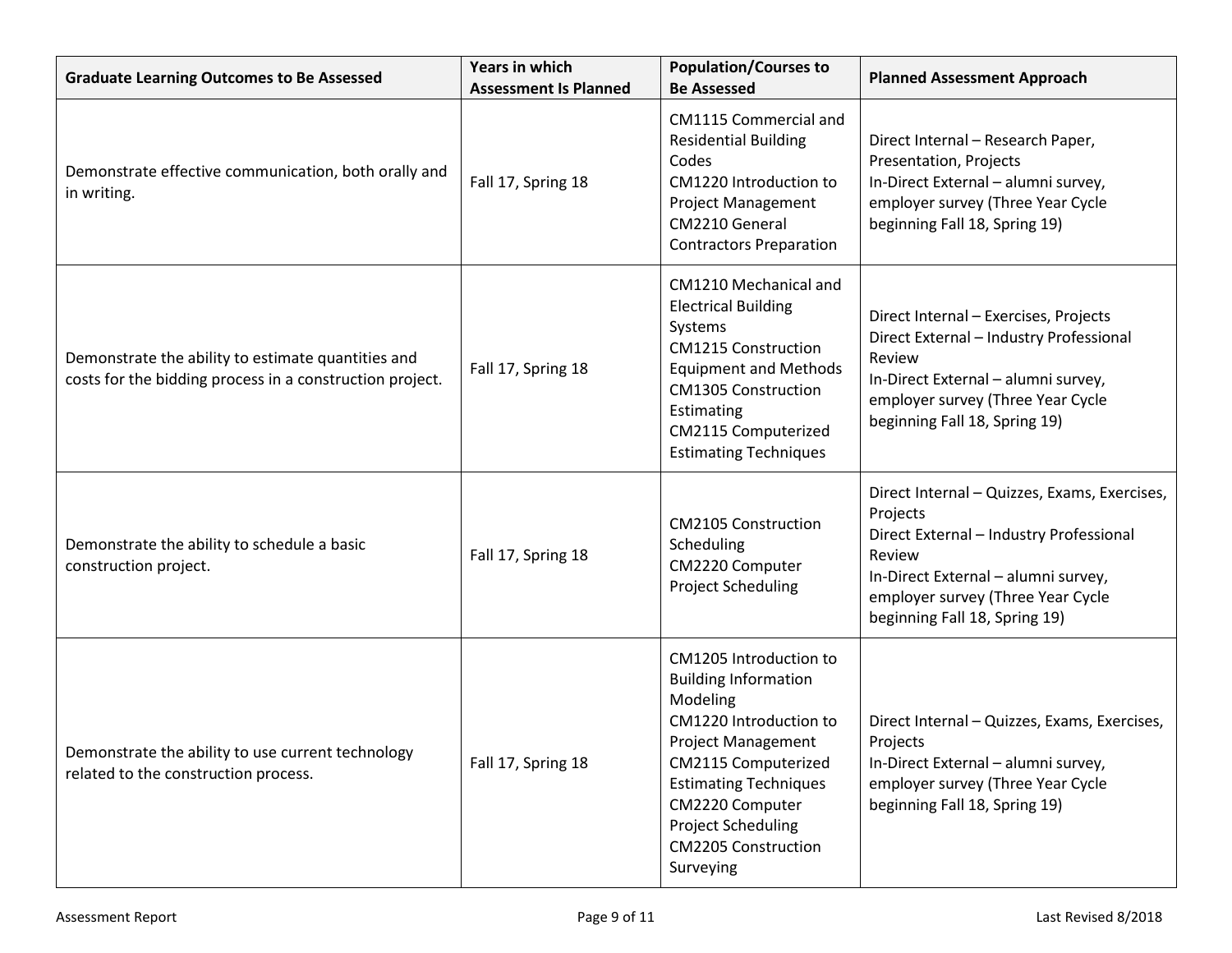| Interpret construction documents (contracts,<br>specifications, and drawings) used in managing a<br>construction project. | Fall 18, Spring 19 | <b>CM1105 Construction</b><br>Detailing<br>CM115 Commercial &<br><b>Residential Building</b><br>Codes<br>CM1220 Introduction to<br><b>Project Management</b><br><b>CM1305 Construction</b><br>Estimating<br><b>CM2105 Construction</b><br>Scheduling                         | Direct Internal - Quizzes, Exams, Exercises,<br>Projects<br>In-Direct External - alumni survey,<br>employer survey (Three Year Cycle<br>beginning Fall 18, Spring 19) |
|---------------------------------------------------------------------------------------------------------------------------|--------------------|------------------------------------------------------------------------------------------------------------------------------------------------------------------------------------------------------------------------------------------------------------------------------|-----------------------------------------------------------------------------------------------------------------------------------------------------------------------|
| Apply basic principles of construction accounting.                                                                        | Fall 18, Spring 19 | <b>CM1215 Construction</b><br><b>Equipment and Methods</b><br>CM1220 Introduction to<br><b>Project Management</b><br>CM2115 Computerized<br><b>Estimating Techniques</b><br>CM2220 Computer<br><b>Project Scheduling</b><br>CM2210 General<br><b>Contractors Preparation</b> | Direct Internal - Quizzes, Exams, Exercises,<br>Projects<br>In-Direct External - alumni survey,<br>employer survey (Three Year Cycle<br>beginning Fall 18, Spring 19) |
| Use basic surveying techniques used in building layout.                                                                   | Fall 18, Spring 19 | <b>CM2205 Construction</b><br>Layout and Land<br>Surveying                                                                                                                                                                                                                   | Direct Internal - Quizzes, Exams, Exercises,<br>Projects<br>In-Direct External - alumni survey,<br>employer survey (Three Year Cycle<br>beginning Fall 18, Spring 19) |
| Discuss basic principles of ethics in the construction<br>industry.                                                       | Fall 18, Spring 19 | CM1220 Introduction to<br>Project Management<br><b>CM2120 Structures</b><br><b>CM2205 Construction</b><br>Layout and Land<br>Surveying<br>CM2210 General<br><b>Contractors Preparation</b>                                                                                   | Direct Internal - Quizzes, Exams, Exercises,<br>Projects<br>In-Direct External - alumni survey,<br>employer survey (Three Year Cycle<br>beginning Fall 18, Spring 19) |